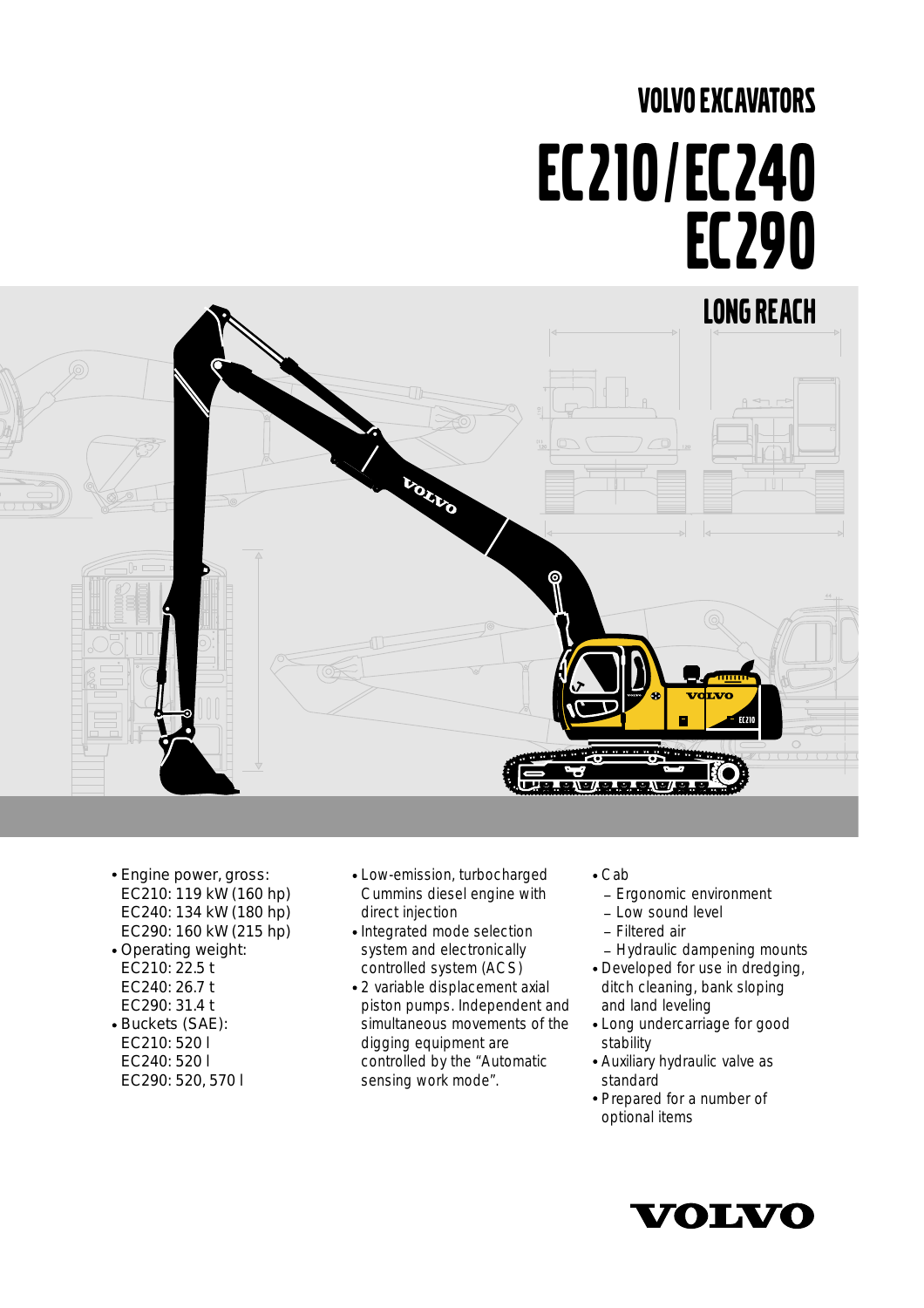# **SPECIFICATIONS**

## • EC210

| <b>Description</b>          |                          | Specification                                              |  |  |  |  |  |  |  |
|-----------------------------|--------------------------|------------------------------------------------------------|--|--|--|--|--|--|--|
| Operating weight            |                          | 22500 kg                                                   |  |  |  |  |  |  |  |
| Bucket capacity: SAE / CECE |                          | 5201/4501                                                  |  |  |  |  |  |  |  |
|                             | Model                    | Cummins B5.9-C                                             |  |  |  |  |  |  |  |
|                             | <b>Type</b>              | Water cooled 6 cylinders                                   |  |  |  |  |  |  |  |
| Engine                      | Flywheel horsepower: Net | 107kW (145ps / 143hp) at 1900rpm                           |  |  |  |  |  |  |  |
|                             | <b>Gross</b>             | 119kW (162ps / 160hp) at 1900rpm                           |  |  |  |  |  |  |  |
|                             | Max. torque              | 618 N·m (63 kg·m) at 1500 rpm                              |  |  |  |  |  |  |  |
|                             | Fuel tank capacity       | 3501                                                       |  |  |  |  |  |  |  |
|                             | <b>Type</b>              | Variable displacement axial piston pump X 2, Gear pump X 1 |  |  |  |  |  |  |  |
| Hydraulic                   | System pressure          | • 31.4 / 34.3 MPa (320 / 350 kg/cm <sup>2</sup> )          |  |  |  |  |  |  |  |
| system                      |                          | • Arm-in, bucket: 27.0 MPa (275 kg/cm <sup>2</sup> )       |  |  |  |  |  |  |  |
|                             | Max. flow rate           | 2 X 200 lpm                                                |  |  |  |  |  |  |  |
|                             | Swing speed              | 11.6 rpm                                                   |  |  |  |  |  |  |  |
|                             | Travel speed (1st / 2nd) | $3.2 / 5.5$ km/h                                           |  |  |  |  |  |  |  |
| Performance                 | Gradeability             | 35 deg (70%)                                               |  |  |  |  |  |  |  |
|                             | Max. tractive effort     | 183.7 kN (18730 kg)                                        |  |  |  |  |  |  |  |
|                             | Ground pressure          | 34.3 kPa (0.35 kg/cm <sup>2</sup> )                        |  |  |  |  |  |  |  |
| Counterweight               |                          | 4700 kg                                                    |  |  |  |  |  |  |  |

## • EC240

| <b>Description</b>          |                          | Specification                                                                                             |  |  |  |  |  |  |  |  |
|-----------------------------|--------------------------|-----------------------------------------------------------------------------------------------------------|--|--|--|--|--|--|--|--|
| Operating weight            |                          | 26700 kg                                                                                                  |  |  |  |  |  |  |  |  |
| Bucket capacity: SAE / CECE |                          | 5201/4501                                                                                                 |  |  |  |  |  |  |  |  |
|                             | Model                    | Cummins C8.3-C                                                                                            |  |  |  |  |  |  |  |  |
|                             | <b>Type</b>              | Water cooled 6 cylinders                                                                                  |  |  |  |  |  |  |  |  |
| Engine                      | Flywheel horsepower: Net | 125kW (170ps / 168hp) at 2000rpm                                                                          |  |  |  |  |  |  |  |  |
|                             | Gross                    | 134kW (182ps / 180hp) at 2000rpm                                                                          |  |  |  |  |  |  |  |  |
|                             | Max. torque              | 750 N·m (76.5 kg·m) at 1500 rpm                                                                           |  |  |  |  |  |  |  |  |
|                             | Fuel tank capacity       | 3501                                                                                                      |  |  |  |  |  |  |  |  |
|                             | <b>Type</b>              | Variable displacement axial piston pump X 2, Gear pump X 1                                                |  |  |  |  |  |  |  |  |
| Hydraulic<br>system         | System pressure          | • 31.4 / 34.3 MPa (320 / 350 kg/cm <sup>2</sup> )<br>• Arm-in, bucket: 27.0 MPa (275 kg/cm <sup>2</sup> ) |  |  |  |  |  |  |  |  |
|                             | Max. flow rate           | 2 X 230 lpm                                                                                               |  |  |  |  |  |  |  |  |
|                             | Swing speed              | 11.9 rpm                                                                                                  |  |  |  |  |  |  |  |  |
|                             | Travel speed (1st / 2nd) | $3.2 / 5.5$ km/h                                                                                          |  |  |  |  |  |  |  |  |
| Performance                 | Gradeability             | 35 deg (70%)                                                                                              |  |  |  |  |  |  |  |  |
|                             | Max. tractive effort     | 208.7 kN (21280 kg)                                                                                       |  |  |  |  |  |  |  |  |
|                             | Ground pressure          | 38.3 kPa (0.39 kg/cm <sup>2</sup> )                                                                       |  |  |  |  |  |  |  |  |
| Counterweight               |                          | 6400 kg                                                                                                   |  |  |  |  |  |  |  |  |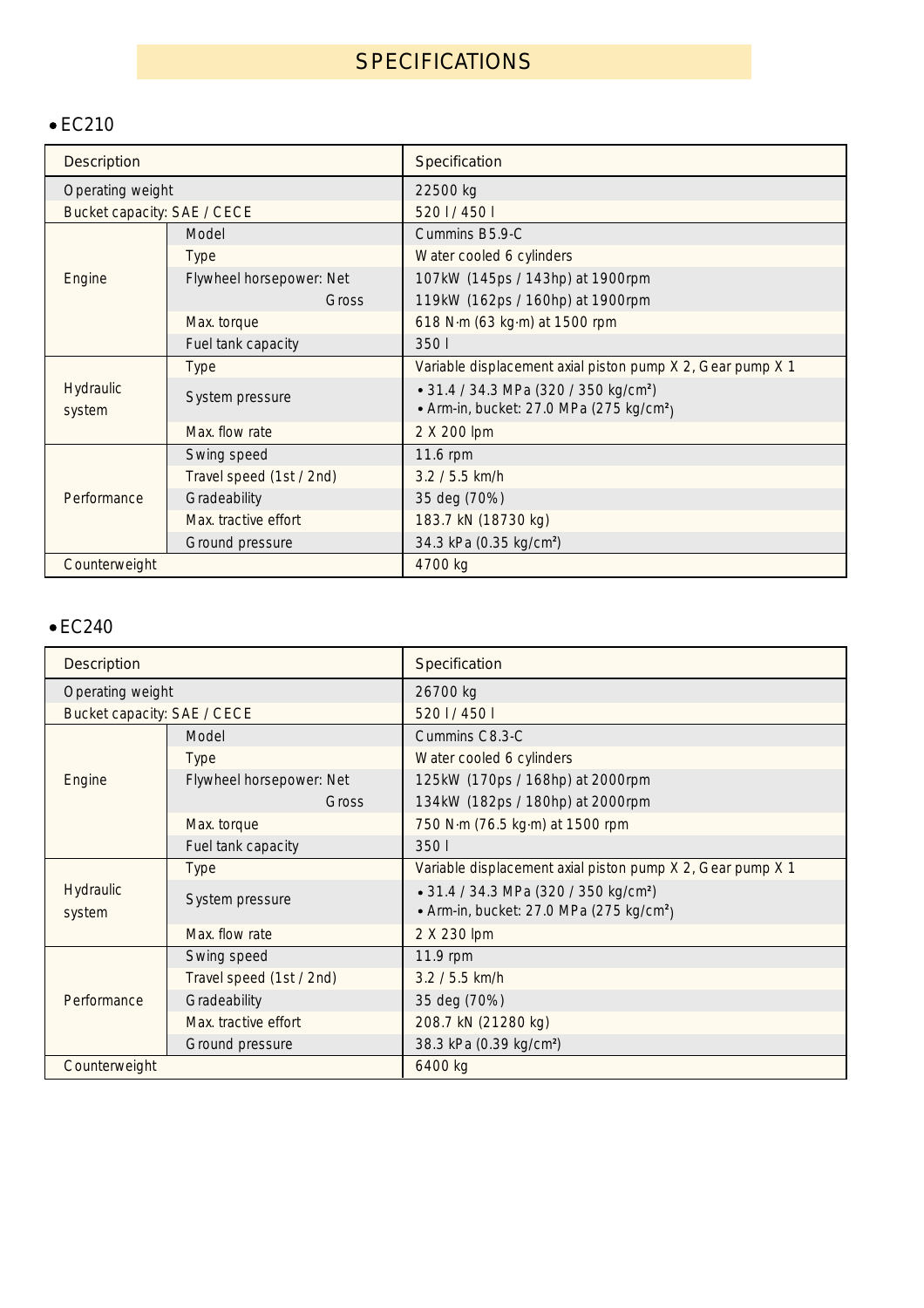# **SPECIFICATIONS**

## EC290

| <b>Description</b>          |                          | Specification                                                                                     |  |  |  |  |  |  |
|-----------------------------|--------------------------|---------------------------------------------------------------------------------------------------|--|--|--|--|--|--|
| Operating weight            |                          | 31400 kg                                                                                          |  |  |  |  |  |  |
| Bucket capacity: SAE / CECE |                          | 520 / 450 l, 570 / 500 l                                                                          |  |  |  |  |  |  |
|                             | Model                    | Cummins C8.3-C                                                                                    |  |  |  |  |  |  |
|                             | <b>Type</b>              | Water cooled 6 cylinders                                                                          |  |  |  |  |  |  |
| Engine                      | Flywheel horsepower: Net | 147kW (200ps / 197hp) at 1900rpm                                                                  |  |  |  |  |  |  |
|                             | Gross                    | 160kW (218ps / 215hp) at 1900rpm                                                                  |  |  |  |  |  |  |
|                             | Max. torque              | 873 N·m (89 kg·m) at 1500 rpm                                                                     |  |  |  |  |  |  |
|                             | Fuel tank capacity       | 4701                                                                                              |  |  |  |  |  |  |
|                             | <b>Type</b>              | Variable displacement axial piston pump X 2, Gear pump X 1                                        |  |  |  |  |  |  |
| Hydraulic                   | System pressure          | • 31.4 / 34.3 MPa (320 / 350 kg/cm <sup>2</sup> )<br>• Bucket: 27.5 MPa (280 kg/cm <sup>2</sup> ) |  |  |  |  |  |  |
| system                      | Max. flow rate           | 2 X 250 lpm                                                                                       |  |  |  |  |  |  |
|                             | Swing speed              | 10.8 rpm                                                                                          |  |  |  |  |  |  |
|                             | Travel speed (1st / 2nd) | $3.3 / 5.2$ km/h                                                                                  |  |  |  |  |  |  |
| Performance                 | Gradeability             | 35 deg (70%)                                                                                      |  |  |  |  |  |  |
|                             | Max. tractive effort     | 230.4 kN (23500 kg)                                                                               |  |  |  |  |  |  |
|                             | Ground pressure          | 43.1 kPa (0.44 kg/cm <sup>2</sup> )                                                               |  |  |  |  |  |  |
| Counterweight               |                          | 6800 kg                                                                                           |  |  |  |  |  |  |

# DIMENSIONS

## Boom



| <b>Description</b> | <b>EC210</b> | <b>EC240</b> | <b>EC290</b> |  |  |  |  |
|--------------------|--------------|--------------|--------------|--|--|--|--|
|                    | 8.85 m boom  | 10.2 m boom  | 10.2 m boom  |  |  |  |  |
| Length             | 9060 mm      | 10410 mm     | 10430 mm     |  |  |  |  |
| <b>Height</b>      | 1540 mm      | 1550 mm      | 1620 mm      |  |  |  |  |
| Width              | 670 mm       | 730 mm       | 770 mm       |  |  |  |  |
| Weight *           | 2330 kg      | 2820 kg      | 3400 kg      |  |  |  |  |

\* Includes cylinder, piping and pin

Arm



| <b>Description</b> | <b>EC210</b> | <b>EC240</b> | <b>EC290</b>        |  |  |  |
|--------------------|--------------|--------------|---------------------|--|--|--|
|                    | $6.25$ m arm | 7.85 m arm   | $7.9 \text{ m}$ arm |  |  |  |
| Length             | 7310 mm      | 8970 mm      | 9060 mm             |  |  |  |
| Height             | 870 mm       | 1145 mm      | 1065 mm             |  |  |  |
| Width              | 350 mm       | 380 mm       | 545 mm              |  |  |  |
| Weight *           | 1170 kg      | 1520 kg      | 1790 kg             |  |  |  |

\* Includes cylinder, linkage and pin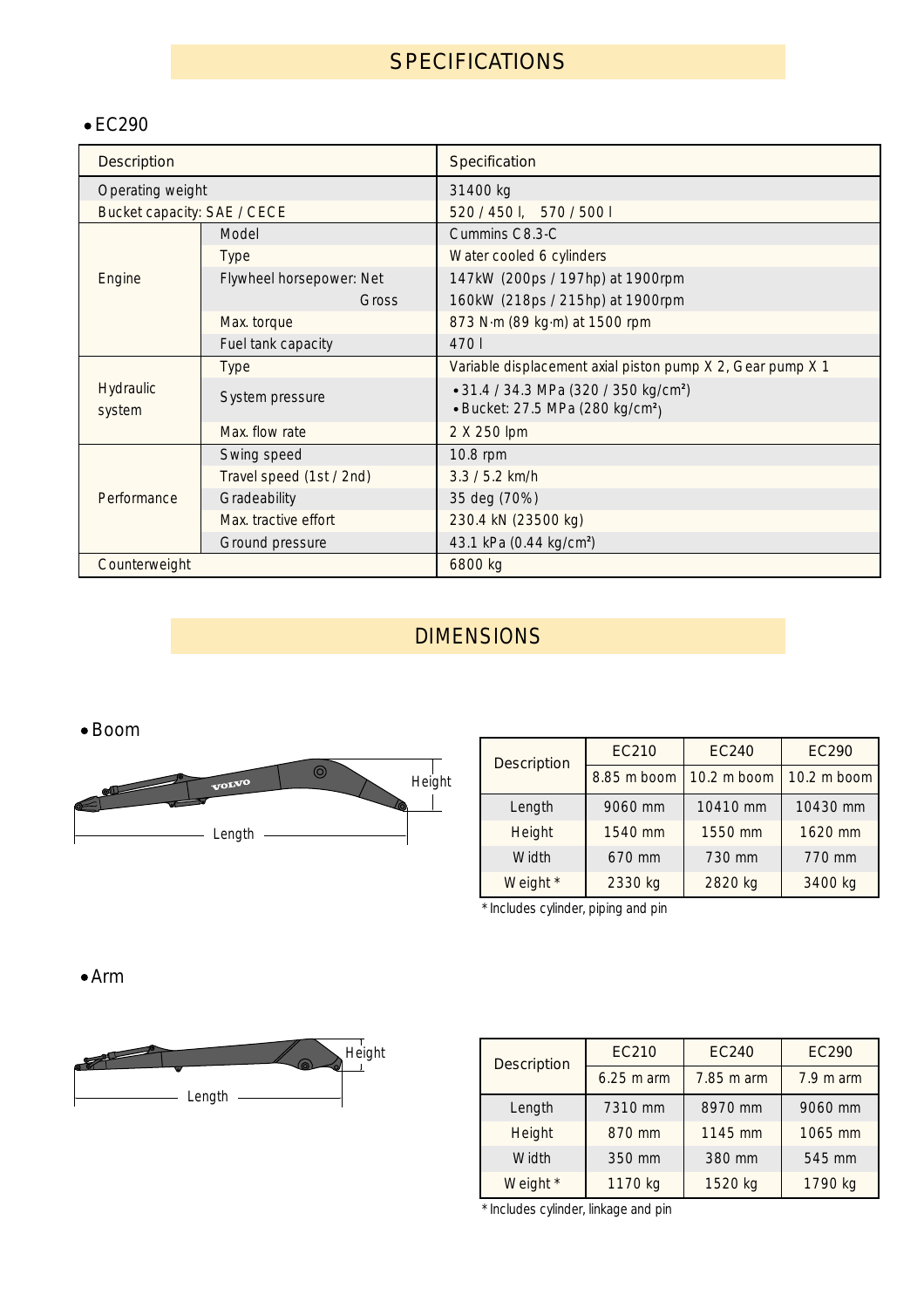# DIMENSIONS





| <b>Model</b>                        | unit | EC210 | <b>EC240</b> | EC290 |
|-------------------------------------|------|-------|--------------|-------|
| A. Overall width of upper structure | mm   | 2710  | 2840         | 2840  |
| Overall width<br>B.                 | mm   | 3190  | 3390         | 3390  |
| C. Overall height of cab            | mm   | 2900  | 2990         | 3030  |
| D. Tail swing radius                | mm   | 2850  | 3000         | 3150  |
| E. Overall height of engine hood    | mm   | 2275  | 2390         | 2435  |
| F. Counterweight clearance*         | mm   | 1025  | 1080         | 1125  |
| G. Tumbler length                   | mm   | 3660  | 3850         | 4015  |
| H. Track length                     | mm   | 4460  | 4650         | 4870  |
| I. Track gauge                      | mm   | 2390  | 2590         | 2590  |
| Shoe width                          | mm   | 800   | 800          | 800   |
| K. Min. ground clearance*           | mm   | 460   | 480          | 480   |
| Overall length                      | mm   | 12810 | 14390        | 14590 |
| M. Overall height of boom           | mm   | 3150  | 3170         | 3340  |

\* Without shoe grouser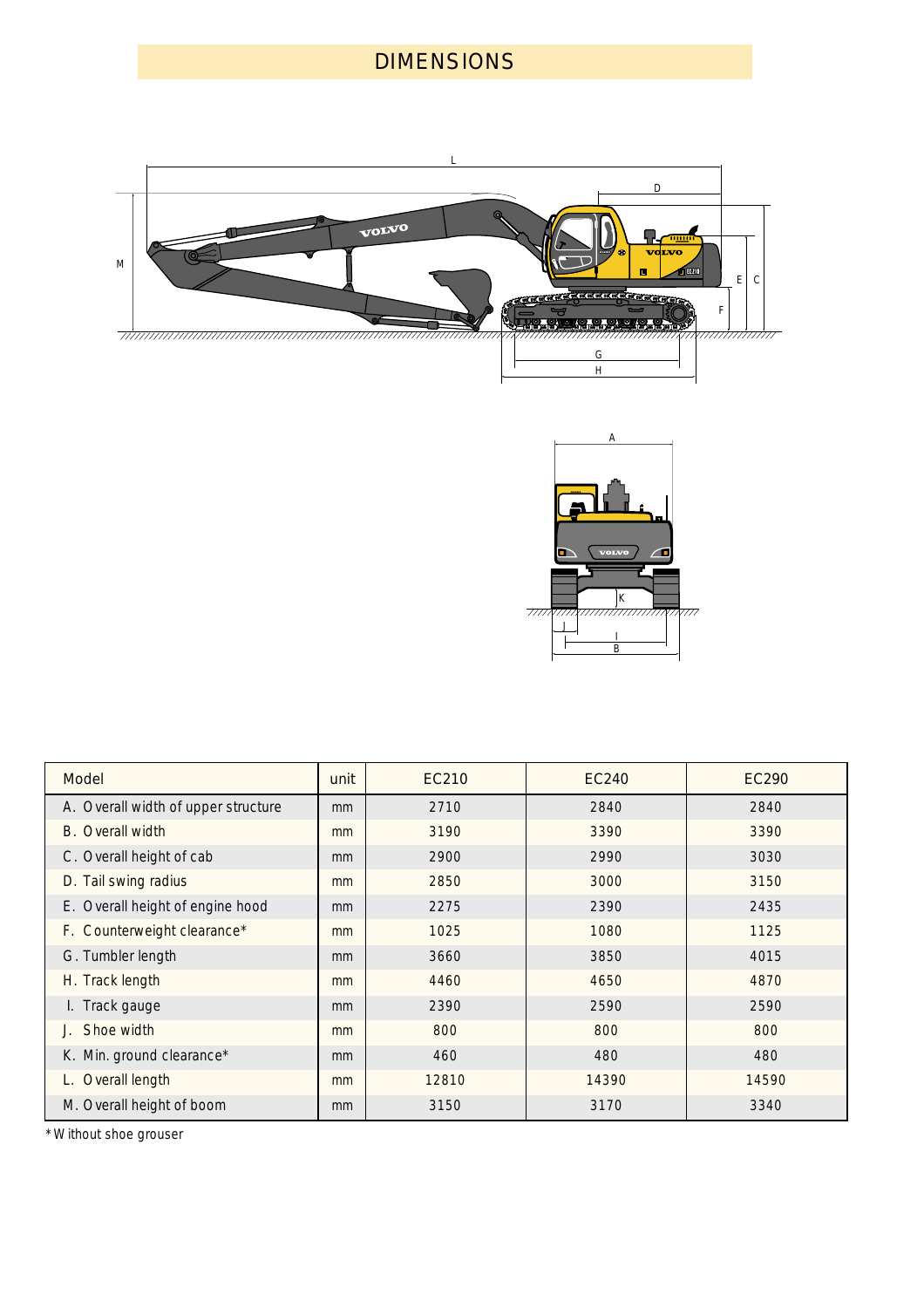# WORKING RANGES



## Direct fit bucket

| Model                            |      | EC210                             | <b>EC240</b>                      | EC290                            |
|----------------------------------|------|-----------------------------------|-----------------------------------|----------------------------------|
| Boom / arm                       | unit | $8.85 \text{ m} / 6.25 \text{ m}$ | $10.2 \text{ m} / 7.85 \text{ m}$ | $10.2 \text{ m} / 7.9 \text{ m}$ |
| A. Max. digging reach            | mm   | 15810                             | 18310                             | 18600                            |
| B. Max. digging reach on ground  | mm   | 15710                             | 18210                             | 18490                            |
| C. Max. digging depth            | mm   | 12100                             | 14350                             | 14790                            |
| D. Max. digging depth (8' level) | mm   | 11990                             | 14230                             | 14690                            |
| E. Max. cutting height           | mm   | 13300                             | 14890                             | 14900                            |
| F. Max. dumping height           | mm   | 10950                             | 12580                             | 12570                            |
| G. Min. dumping height           | mm   | 2050                              | 1880                              | 1640                             |

| Digging forces with direct fit bucket: |            | unit    | EC210       | EC240       | EC290     |
|----------------------------------------|------------|---------|-------------|-------------|-----------|
| Bucket tip radius                      |            | mm      | 1250        | 1250        | 1250      |
| Breakout force-bucket                  | <b>SAE</b> | kN/kg   | 68.6/7000   | 68.6/7000   | 69.1/7050 |
|                                        | <b>ISO</b> | kN/kg   | 77.8/7930   | 77.8/7930   | 80.3/8190 |
| Tearout force-arm                      | <b>SAE</b> | kN/kg   | 44.1 / 4500 | 44.1 / 4500 | 64.2/6550 |
|                                        | <b>ISO</b> | kN/kg   | 44.7 / 4560 | 44.7 / 4560 | 65.1/6640 |
| Rotation angle, bucket                 |            | $\circ$ | 179°        | 179°        | 179°      |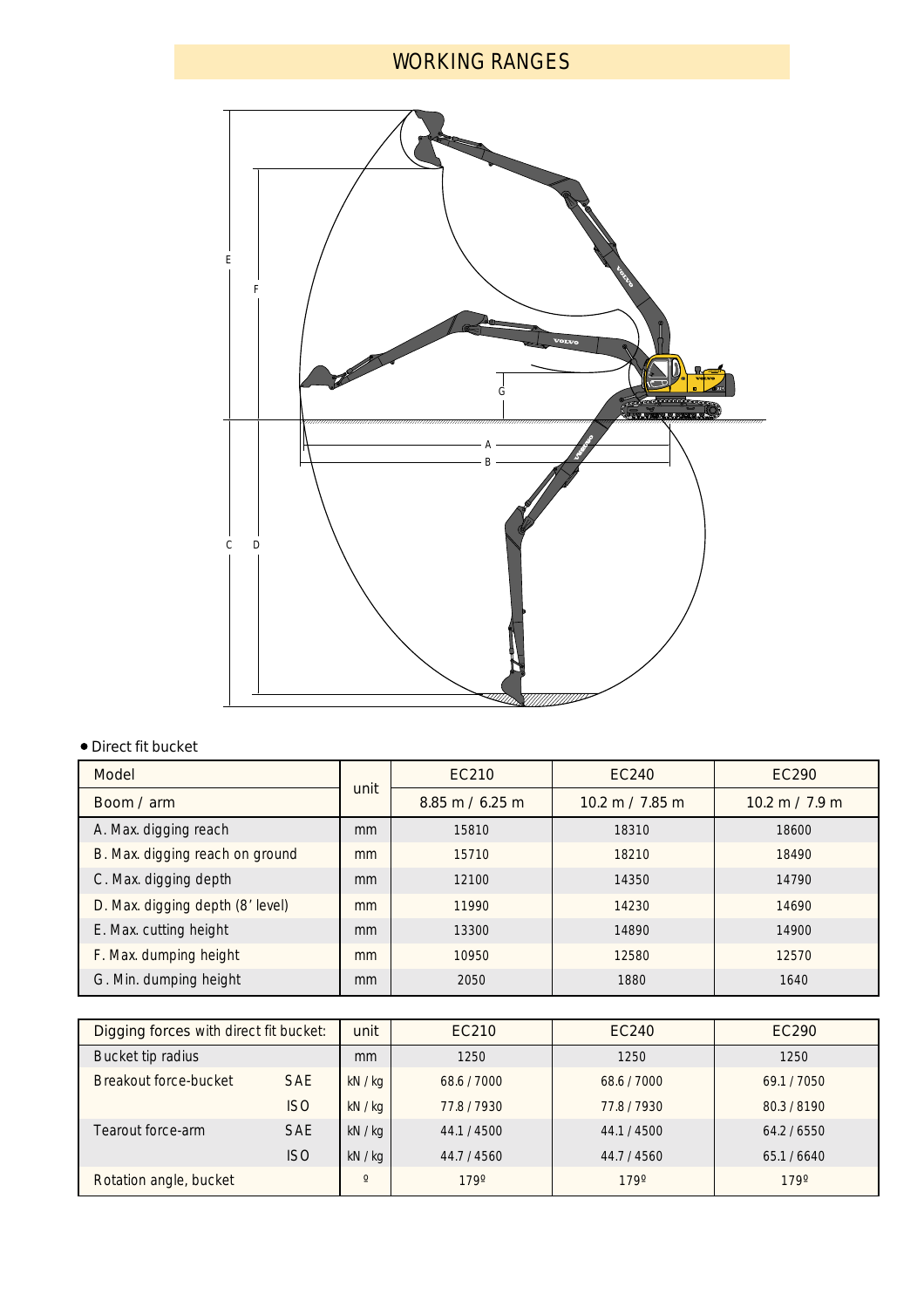*Note: For lift capacity including bucket, simply subtract actual weight of bucket from the following values.*

| <b>Across</b><br>under-<br>carriage | Lifting<br>hook<br>related | 4.5 m<br>6 m |         |         |         | 7.5 <sub>m</sub> | 9 <sub>m</sub> |         |          | 10.5 m  | 12 <sub>m</sub> |         | 13.5 m  |         |          | Max.reach |         |            |
|-------------------------------------|----------------------------|--------------|---------|---------|---------|------------------|----------------|---------|----------|---------|-----------------|---------|---------|---------|----------|-----------|---------|------------|
| Along<br>under-<br>carriage<br>甴    | to<br>ground<br>level      | ው<br>kg      | 甴<br>kg | œ<br>kg | 甴<br>kg | ඐ<br>kg          | 甴<br>kg        | œ<br>kg | ப்<br>kg | Ⴇ<br>kg | ပျော်<br>kg     | œ<br>kg | 甴<br>kg | Ⴇ<br>kg | ப்<br>kg | œ<br>kg   | 山<br>ka | Max.<br>mm |
|                                     | 9 <sub>m</sub>             |              |         |         |         |                  |                |         |          |         |                 | $*1410$ | $*1410$ |         |          | $*740$    | $*740$  | 12614      |
|                                     | 7.5 <sub>m</sub>           |              |         |         |         |                  |                |         |          | $*2110$ | $*2110$         | 1940    | *1990   |         |          | *720      | $*720$  | 13372      |
|                                     | 6 m                        |              |         |         |         |                  |                |         |          | $*2260$ | *2260           | 1880    | *2200   | *1290   | *1290    | $*720$    | $*720$  | 13925      |
|                                     | 4.5 <sub>m</sub>           |              |         |         |         |                  |                | $*2670$ | $*2670$  | 2320    | $*2470$         | 1810    | $*2340$ | 1410    | $*1760$  | $*730$    | $*730$  | 14299      |
| <b>Boom</b>                         | 3 <sub>m</sub>             | *5940        | *5940   | *4330   | *4330   | $*3510$          | *3510          | 2800    | *3030    | 2180    | $*2710$         | 1710    | *2500   | 1360    | *2090    | $*760$    | $*760$  | 14507      |
| 8.85 m                              | 1.5 <sub>m</sub>           | *5880        | *5880   | 4570    | *5250   | 3370             | *4080          | 2590    | $*3400$  | 2030    | *2960           | 1620    | 2640    | 1300    | 2180     | *800      | *800    | 14556      |
| $^{+}$                              | 0 <sub>m</sub>             | *4150        | *4150   | 4140    | *5990   | 3090             | *4570          | 2400    | *3730    | 1900    | 3120            | 1530    | 2550    | 1250    | 2120     | $*860$    | $*860$  | 14448      |
| Arm                                 | $-1.5 m$                   | $*4160$      | $*4160$ | 3870    | $*6450$ | 2890             | 4840           | 2250    | 3750     | 1800    | 3010            | 1460    | 2480    | 1200    | 2080     | *950      | *950    | 14179      |
| 6.25 m                              | $-3m$                      | *4680        | *4680   | 3740    | 6510    | 2760             | 4710           | 2150    | 3650     | 1730    | 2940            | 1420    | 2430    | 1180    | $*1620$  | *1070     | *1070   | 13740      |
|                                     | $-4.5 m$                   | *5470        | $*5470$ | 3700    | 6470    | 2710             | 4650           | 2110    | 3590     | 1700    | 2900            | 1400    | 2410    |         |          | 1240      | *1240   | 13113      |
|                                     | $-6m$                      | 5770         | *6500   | 3740    | 6510    | 2720             | 4660           | 2110    | 3600     | 1700    | 2910            | 1430    | $*2340$ |         |          | 1390      | *1510   | 12270      |
|                                     | $-7.5 m$                   | 5950         | *7830   | 3840    | *6090   | 2790             | 4740           | 2160    | 3660     | 1760    | 2970            |         |         |         |          | 1640      | *1960   | 11160      |
|                                     | $-9m$                      | 6220         | $*6910$ | 4020    | *5370   | 2920             | *4290          | 2290    | *3420    |         |                 |         |         |         |          | 2090      | *2890   | 9691       |
|                                     |                            |              |         |         |         |                  |                |         |          |         |                 |         |         |         |          |           |         |            |

## EC210 (Shoe 800 mm, Counterweight 4700 kg)

## EC240 (Shoe 800 mm, Counterweight 6400 kg)

| <b>Across</b><br>under-<br>carriage | Lifting<br>hook<br>related | 4.5 <sub>m</sub> |          | 6 m      |          | 7.5 <sub>m</sub><br>9 <sub>m</sub> |          |          |          | 10.5 m    |          | 12 <sub>m</sub> |         | 13.5 m    |          |          | Max.reach |            |
|-------------------------------------|----------------------------|------------------|----------|----------|----------|------------------------------------|----------|----------|----------|-----------|----------|-----------------|---------|-----------|----------|----------|-----------|------------|
| Along<br>under-<br>凷<br>carriage    | to<br>ground<br>level      | ሙ<br>kg          | ப்<br>kg | Ċŀ<br>kg | ப்<br>kg | ়ে⊷<br>kg                          | ப்<br>kg | ⊶⊡<br>kg | ழ்<br>kg | Ċ۲.<br>kg | ப்<br>kg | Œ.<br>kg        | ႕<br>kg | ়ে⊷<br>kg | ப்<br>kg | Ċŀ<br>kg | ப்<br>kg  | Max.<br>mm |
|                                     | 12 <sub>m</sub>            |                  |          |          |          |                                    |          |          |          |           |          |                 |         | *1020     | *1020    | $*870$   | $*870$    | 13704      |
|                                     | 10.5 <sub>m</sub>          |                  |          |          |          |                                    |          |          |          |           |          |                 |         | *1550     | *1550    | $*840$   | $*840$    | 14703      |
|                                     | 9 <sub>m</sub>             |                  |          |          |          |                                    |          |          |          |           |          |                 |         | *1870     | *1870    | *830     | $*830$    | 15492      |
|                                     | 7.5 <sub>m</sub>           |                  |          |          |          |                                    |          |          |          |           |          | *2150           | *2150   | $*2110$   | $*2110$  | *820     | $*820$    | 16101      |
|                                     | 6 m                        |                  |          |          |          |                                    |          |          |          |           |          | $*2310$         | $*2310$ | 2120      | *2220    | $*840$   | $*840$    | 16551      |
|                                     | 4.5 m                      |                  |          |          |          |                                    |          |          |          | $*2700$   | *2700    | *2510           | *2510   | 2010      | *2370    | *860     | $*860$    | 16855      |
| <b>Boom</b>                         | 3 <sub>m</sub>             | $*6940$          | $*6940$  | *5020    | *5020    | $*4030$                            | $*4030$  | $*3420$  | $*3420$  | 2970      | *3020    | 2360            | $*2730$ | 1900      | *2530    | *890     | *890      | 17021      |
| 10.2 m                              | 1.5 <sub>m</sub>           | $*5140$          | $*5140$  | 6080     | $*6130$  | 4490                               | $*4720$  | 3460     | *3880    | 2740      | *3340    | 2200            | *2970   | 1780      | $*2700$  | $*940$   | $*940$    | 17052      |
| $^{+}$                              | 0 <sub>m</sub>             | *3500            | *3500    | 5400     | *7020    | 4050                               | *5320    | 3160     | *4300    | 2520      | $*3640$  | 2050            | *3190   | 1670      | 2720     | $*1010$  | $*1010$   | 16949      |
| Arm                                 | $-1.5 m$                   | *3390            | *3390    | 4970     | *6290    | 3720                               | *5790    | 2920     | $*4660$  | 2350      | 3810     | 1920            | 3140    | 1580      | 2620     | 1060     | $*1100$   | 16711      |
| 7.85 m                              | $-3m$                      | *3700            | *3700    | 4730     | *5990    | 3510                               | 5870     | 2750     | 4550     | 2210      | 3660     | 1820            | 3030    | 1510      | 2550     | 1080     | $*1220$   | 16330      |
|                                     | $-4.5 m$                   | *4220            | *4220    | 4630     | $*6270$  | 3390                               | 5740     | 2640     | 4430     | 2130      | 3570     | 1750            | 2960    | 1460      | 2500     | 1140     | *1390     | 15797      |
|                                     | $-6m$                      | *4880            | *4880    | 4620     | *6890    | 3350                               | 5700     | 2590     | 4380     | 2080      | 3530     | 1720            | 2930    | 1440      | 2480     | 1230     | $*1610$   | 15095      |
|                                     | $-7.5 m$                   | *5670            | *5670    | 4690     | $*7740$  | 3380                               | 5720     | 2600     | 4390     | 2090      | 3530     | 1730            | 2930    | 1460      | 2500     | 1370     | *1950     | 14199      |
|                                     | $-9m$                      | $*6620$          | $*6620$  | 4830     | *7280    | 3460                               | 5820     | 2660     | 4450     | 2140      | 3580     | 1780            | 2990    |           |          | 1600     | $*2500$   | 13069      |
|                                     | $-10.5m$                   | *7790            | *7790    | 5030     | $*6570$  | 3610                               | *5320    | 2780     | *4390    | 2250      | *3630    |                 |         |           |          | 1970     | $*3110$   | 11635      |
|                                     | $-12m$                     | *6950            | *6950    | 5330     | *5500    | 3840                               | $*4460$  | 2980     | *3620    |           |          |                 |         |           |          | 2680     | *3210     | 9763       |

Notes : 1. Machine in "Fine Mode-F" (Power Boost), for lift capacities.

2. The above loads are in compliance with SAE and ISO Hydraulic Excavator Lift Capacity Standards.

3. Rated loads do not exceed 87% of hydraulic lifting capacity or 75% of tipping load.

4. Rated loads marked with an asterisk (\*) are limited by hydraulic capacity rather than tipping load.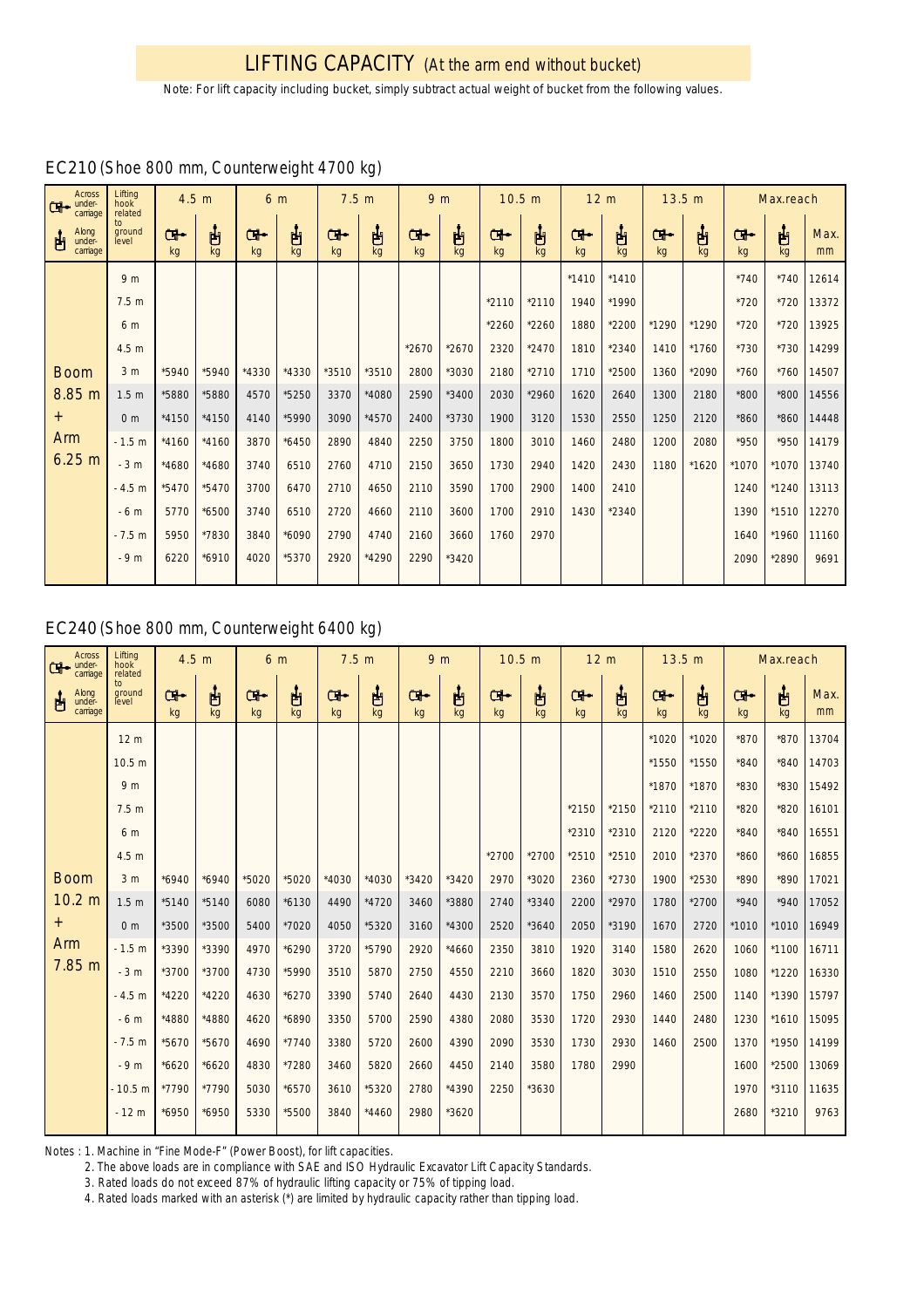## LIFTING CAPACITY (At the arm end without bucket)

*Note: For lift capacity including bucket, simply subtract actual weight of bucket from the following values.*

| <b>Across</b><br>under-<br>carriage | Lifting<br>hook<br>related | 6 m     |          | 7.5 <sub>m</sub> |         | 9 <sub>m</sub> |         | 10.5 m  |           | 12 <sub>m</sub> |          | 13.5 m           |         | 15 <sub>m</sub> |           |          | Max.reach |            |
|-------------------------------------|----------------------------|---------|----------|------------------|---------|----------------|---------|---------|-----------|-----------------|----------|------------------|---------|-----------------|-----------|----------|-----------|------------|
| Along<br>under-<br>凷<br>carriage    | to<br>ground<br>level      | ው<br>kg | ப்<br>kg | Œ⊷<br>kg         | 占<br>kg | Ⴇ<br>kq        | 甴<br>kg | Ⴇ<br>kg | ပျံ<br>kg | Œ.<br>kg        | ப்<br>kg | <b>GH-</b><br>kg | ႕<br>kg | Œ.<br>kg        | ပျံ<br>kg | Œ₩<br>kg | 甴<br>kg   | Max.<br>mm |
|                                     | 13.5 m                     |         |          |                  |         |                |         |         |           |                 |          |                  |         |                 |           | *1150    | *1150     | 12900      |
|                                     | 12 <sub>m</sub>            |         |          |                  |         |                |         |         |           |                 |          | *1620            | $*1620$ |                 |           | *1080    | *1080     | 14109      |
|                                     | 10.5 <sub>m</sub>          |         |          |                  |         |                |         |         |           |                 |          | $*2160$          | $*2160$ | $*1120$         | $*1120$   | $*1040$  | $*1040$   | 15072      |
|                                     | 9 <sub>m</sub>             |         |          |                  |         |                |         |         |           |                 |          | $*2500$          | *2500   | *1800           | *1800     | *1020    | $*1020$   | 15833      |
|                                     | 7.5 <sub>m</sub>           |         |          |                  |         |                |         |         |           |                 |          | 2680             | $*2710$ | 2120            | $*2220$   | $*1010$  | $*1010$   | 16422      |
|                                     | 6 m                        |         |          |                  |         |                |         |         |           | *2980           | *2980    | 2580             | *2840   | 2050            | $*2560$   | *1020    | *1020     | 16855      |
|                                     | 4.5 <sub>m</sub>           |         |          |                  |         |                |         | *3480   | *3480     | 3060            | *3200    | 2440             | *3000   | 1960            | *2840     | $*1040$  | $*1040$   | 17145      |
| <b>Boom</b>                         | 3 <sub>m</sub>             |         |          | *5150            | *5150   | $*4360$        | $*4360$ | 3590    | *3830     | 2860            | $*3460$  | 2300             | *3180   | 1860            | *2970     | *1080    | *1080     | 17300      |
| 10.2 <sub>m</sub>                   | 1.5 <sub>m</sub>           | 7270    | *7670    | 5390             | *5920   | 4160           | *4870   | 3300    | *4190     | 2650            | $*3710$  | 2150             | *3360   | 1750            | 3000      | *1130    | $*1130$   | 17323      |
| $^{+}$                              | 0 <sub>m</sub>             | 6410    | *8620    | 4830             | *6570   | 3780           | *5340   | 3030    | *4520     | 2460            | *3950    | 2010             | 3440    | 1650            | 2900      | *1200    | $*1200$   | 17214      |
| Arm<br>7.9 <sub>m</sub>             | $-1.5 m$                   | 5840    | $*9240$  | 4400             | *7060   | 3470           | *5710   | 2800    | 4790      | 2290            | 3950     | 1880             | 3310    | 1560            | 2800      | 1210     | *1290     | 16971      |
|                                     | $-3m$                      | 5500    | *8940    | 4110             | 7340    | 3230           | 5700    | 2620    | 4600      | 2150            | 3800     | 1780             | 3200    | 1490            | 2730      | 1230     | $*1410$   | 16588      |
|                                     | $-4.5 m$                   | 5330    | $*9430$  | 3930             | 7150    | 3080           | 5520    | 2490    | 4460      | 2050            | 3700     | 1710             | 3120    | 1440            | 2680      | 1280     | *1580     | 16055      |
|                                     | $-6m$                      | 5270    | $*9440$  | 3850             | 7050    | 2990           | 5430    | 2410    | 4380      | 1990            | 3630     | 1670             | 3080    | 1420            | $*2650$   | 1380     | *1810     | 15356      |
|                                     | $-7.5 m$                   | 5300    | *9060    | 3840             | 7040    | 2970           | 5410    | 2390    | 4350      | 1970            | 3620     | 1670             | 3080    |                 |           | 1520     | $*2140$   | 14467      |
|                                     | $-9m$                      | 5420    | *8450    | 3900             | *6810   | 3010           | 5450    | 2420    | 4390      | 2010            | 3660     |                  |         |                 |           | 1760     | $*2660$   | 13349      |
|                                     | $-10.5 m$                  | 5620    | *7530    | 4040             | $*6120$ | 3120           | *5060   | 2520    | *4190     |                 |          |                  |         |                 |           | 2150     | *3400     | 11938      |
|                                     | $-12m$                     | 5930    | $*6170$  | 4280             | *5030   | 3320           | *4080   |         |           |                 |          |                  |         |                 |           | 2870     | *3390     | 10109      |
|                                     | $-13.5 m$                  | $*4060$ | $*4060$  | *3150            | *3150   |                |         |         |           |                 |          |                  |         |                 |           | *3120    | *3120     | 7559       |

## EC290 (Shoe 800 mm, Counterweight 6800 kg)

Notes : 1. Machine in "Fine Mode-F" (Power Boost), for lift capacities.

2. The above loads are in compliance with SAE and ISO Hydraulic Excavator Lift Capacity Standards.

3. Rated loads do not exceed 87% of hydraulic lifting capacity or 75% of tipping load.

4. Rated loads marked with an asterisk (\*) are limited by hydraulic capacity rather than tipping load.